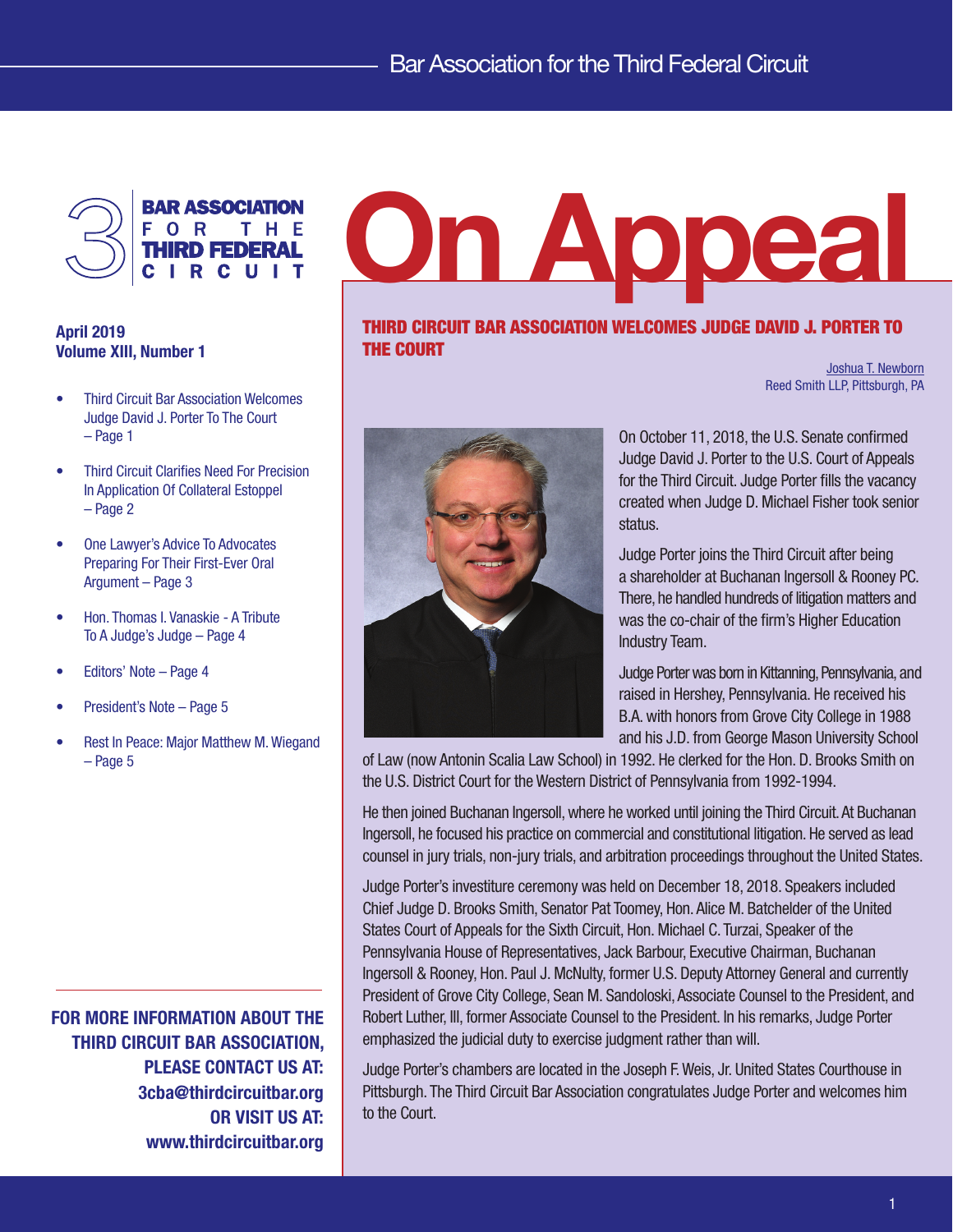

# THIRD CIRCUIT CLARIFIES NEED FOR PRECISION IN APPLICATION OF COLLATERAL ESTOPPEL

*U.S. ex rel. Doe v. Heart Solution, PC et al.*, 918 F.3d 300 (3d Cir. 2019)

[M. Patrick Yingling](https://www.reedsmith.com/en/professionals/y/yingling-m-patrick) Reed Smith LLP, Chicago, IL

[Marla D. Tortorice](https://www.reedsmith.com/en/professionals/t/tortorice-marla-d) Reed Smith LLP, Pittsburgh, PA

Federal common law allows plaintiffs to use collateral estoppel to prevent defendants from contesting liability and damages in a civil suit after a criminal conviction. Nonetheless, as shown by the Third Circuit's opinion in *[United States ex rel. Doe v. Heart Solution, PC et al.](https://www2.ca3.uscourts.gov/opinarch/172019p.pdf)*, 918 F.3d 300 (3d Cir. 2019), district courts must carefully identify the issues decided in the criminal case before applying collateral estoppel. Reasonable doubt as to which issues were decided by a prior judgment should be resolved against estoppel.

#### District Court Proceedings

Nina Patel and her husband, Kirtish Patel, pled guilty to defrauding Medicare through their involvement with Ms. Patel's healthcare company, Heart Solution, PC, and Mr. Patel's healthcare company, Biosound Medical Services. During Ms. Patel's plea colloquy, Ms. Patel agreed that she and her husband "falsely represent[ed] to Medicare that the neurological testing being performed at Biosound Medical Services was being supervised by a licensed neurologist, when, in fact, it was not" and that "Biosound Medical Services and Heart Solution, PC, [were] paid at least [\$1.18 million] by Medicare … for diagnostic neurological testing that was never supervised by a licensed neurologist."

While the Patels' criminal proceedings were pending, a relator brought a *qui tam* suit under the federal False Claims Act (FCA) against Ms. Patel, Mr. Patel, Biosound, and Heart Solution. The relator claimed the defendants violated two provisions of the FCA by (1) knowingly presenting or causing to be presented a false or fraudulent claim, and (2) knowingly making, using, or causing to be made or used a false record or statement material to a false or fraudulent claim. 31 U.S.C. § 3729(a)(1)(A) & (B). The relator also brought common law claims, including fraud, unjust enrichment, disgorgement of profits, and payment by mistake of fact. At about the same time the Patels were pleading guilty to the criminal charges, the United States intervened in the FCA case.

The district court granted summary judgment to the United States, finding that the Patels' guilty pleas and accompanying colloquies established all elements of the FCA and common law claims and collaterally estopped the defendants from contesting liability. Ms. Patel and her company, Heart Solution, appealed.

#### Third Circuit Reversal and Remand

On appeal, Ms. Patel and Heart Solution challenged Ms. Patel's FCA liability based on unsupervised neurological testifying performed at her husband's company, Biosound. The Court rejected these arguments but it proceeded to zero in on an issue that was not prominently presented in the parties' briefing: whether the district court was precise enough in its application of collateral estoppel.

The Court concluded that Heart Solution itself could not be estopped based on Ms. Patel's criminal conviction and plea colloquy. The United States charged and convicted only Mr. and Ms. Patel—not Heart Solution. While Ms. Patel's plea testimony and conviction spoke to *her* role in the scheme, they did not establish that Hearth Solution played any role.

The Court also addressed Ms. Patel's liability. While Ms. Patel's conviction and colloquy estopped her from denying the elements of the FCA and common law fraud claims (because she admitted making false claims), they did not estop her from denying liability for the remaining common law claims—unjust enrichment, disgorgement of profits, and payment by mistake of fact. As the Court recognized, an essential element of all three of these claims is that the defendant retained funds. Ms. Patel admitted that she submitted false claims to Medicare about the neurological testing at her husband's company, Biosound, and admitted that Biosound and Heart Solution were paid approximately \$1.18 million from Medicare for unsupervised neurological testing, but these admissions did not preclude the possibility that Mr. Patel and Biosound retained the entire benefit and that Ms. Patel and Heart Solution retained nothing. Because there was "reasonable doubt as to which issues were decided by a prior judgment," the Court could not conclude that collateral estoppel applied to these common law claims.

The Court thus affirmed judgment on Ms. Patel's liability under the FCA and common law fraud, but reversed the remaining portions of the district court's summary judgment orders and remanded for further proceedings.

#### **Conclusion**

The prospect of civil liability after a criminal conviction can be demoralizing for a defendant. Add the fact that collateral estoppel may prevent the defendant from denying civil liability, and things can begin to look especially grim. But the Court's opinion in *Heart Solution* shows that criminal convictions do not lead ineluctably to civil exposure. Rather, it confirms the need to apply the doctrine in a careful and precise manner. The party seeking to use collateral estoppel bears the burden of showing the doctrine applies, and any reasonable doubt as to which issues were decided by a prior judgment must be resolved against estoppel. As far as standards go, that is a high one, and Third Circuit practitioners would do well to take note of it.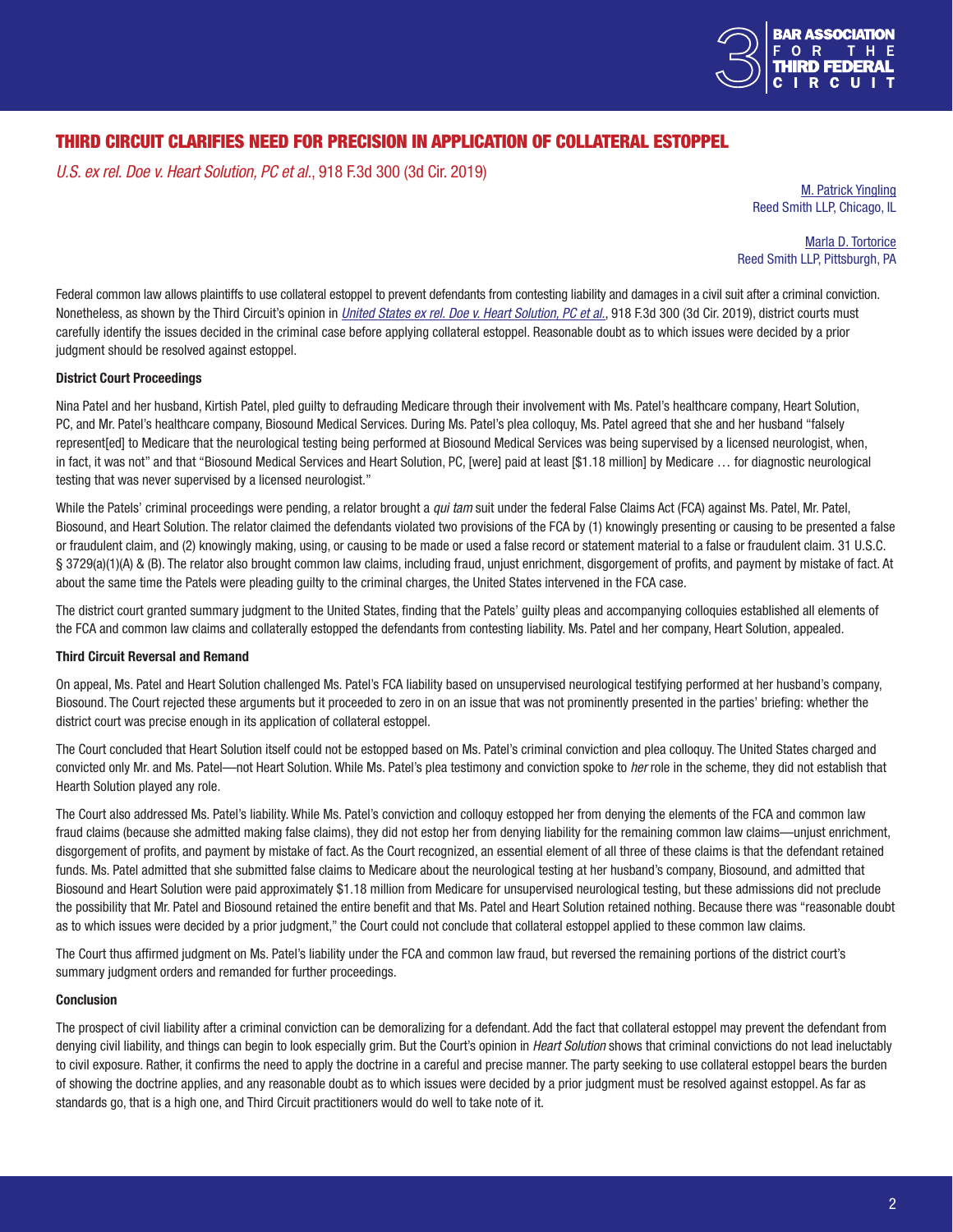

## ONE LAWYER'S ADVICE TO ADVOCATES PREPARING FOR THEIR FIRST-EVER ORAL ARGUMENT

[Matthew Stiegler](http://www.stieglerlaw.com/attorney-profile.html) Law Office of Matthew Stiegler, Philadelphia, PA

Oral arguments are like childbirth: it may feel wonderful once it's over, but before and during it's mostly just hard. If you're preparing for your first oral argument, you may be feeling all kinds of *un*-wonderful: overwhelmed, anxious, and increasingly certain you're about to be exposed to the world as a rare dullard. And alive as never before to each and every path to losing your case.

But hey: don't worry. That's normal! Healthy, even. Plenty of successful appellate advocates feel that way before every single argument. I do. The worst oral argument I ever gave was the one I felt most comfortable about beforehand.

If you're preparing for your first oral argument, I have a few suggestions:

- Learn from others. Go and watch an argument session in person. Watch video of arguments. Listen to the audio of these arguments by some first-rate advocates. You'll be amazed how much you'll pick up just by paying attention to what works and what doesn't.
- Don't burn out beforehand. Oral argument is like a marathon race where you're only timed for the final 400 meters. Many novice advocates panic early, achieve peak mastery well before the argument, and arrive at the courtroom worn out, tired of the sound of their own voice, and fuzzy on the finer points. Even if you find out well in advance that argument has been granted, keep in mind that intense focus in the days beforehand is far more important than starting early. And get as much sleep as you can the several days before the argument, since most of us sleep poorly the night before.
- As you prepare, focus on anticipating hard questions and preparing direct, clear answers. You're not giving an interrupted speech, you're having a formal, stylized conversation with three people you're trying to persuade. During the course of the argument, the judges will do you a spectacular favor: they'll tell you exactly what reasons might keep them from ruling in your client's favor. And your #1 job—truly, more important than remembering to pick your nose as few times as possible while at the podium—is to *hear* the concerns the judges are raising and then to give your most persuasive *responses* to them. Not to wriggle past the tough questions so that you can get back to what you want to say. And you can only do that if you put in the work beforehand to figure out what those questions are likely to be and how best to answer them.
- Prepare multiple layers of responses. While it's important to get your best points out directly and clearly, it's also important to have a back-up plan. Sometimes that point you thought was rock-solid instead goes over like a lead balloon. When judges aren't satisfied with your initial response and keep pushing, you need to be ready to give them something more and/or something different. They're telling you they're not persuaded on this point yet, so here you need to go deeper, which means you need to have multiple layers of responses prepared.

 Here's what I mean. Say one of your main points is that trial counsel's failure to object to a trial error was deficient performance, and your strongest argument is that the error should have been obvious because it was based on a Supreme Court case decided the year before. So you make that point in a couple sentences. If the panel doesn't push back, great, you go on to your next main point. But if the panel does push back, you're ready. In your pocket you've got other good arguments on this point—say why that Supreme Court case isn't distinguishable, how other circuits have ruled the way you want, how the lawyer's other blunders show that this error wasn't intentional, and how the other side implicitly conceded the point in district court. If the judges keep pressing you, you're able to keep advancing the ball.

 If you didn't prepare multiple layers of responses on your key points, then when your first punch doesn't land you're stuck repeating yourself like a broken robot, mumbling something about standing on your briefs, or lamely changing the subject while your face goes full beet red.

- Do at least one moot. Lots of lawyers (including some I respect highly) don't do moots before circuit arguments, but I believe moots (that is, practice arguments with other lawyers playing the role of the judges peppering you with questions) are essential for all of us not named Charles Alan Wright. I suggest two moots, the first one three to five days before your argument and the second the morning before.
- Focus on nailing the basics. When a judge speaks, you don't. When a judge asks a question, answer it directly and immediately: "Yes, because ..." not, "I'll get to that next …" When you don't know an answer, say so. Breathe. And, perhaps most importantly, treat opposing counsel (and the district court judge, if you're the appellant) with absolute professionalism: explain why their position is wrong, *not* why they're bad people out to distort the record and hoodwink the court.

For more comprehensive coverage of Third Circuit practice, there's a detailed Third Circuit practice manual by PBI Press and a shorter (and free) online practice guide by the Third Circuit Bar Association. Both are outstanding. For authoritative answers to specific procedure questions, the circuit clerk's office is a lifesaver.

Oral argument is hard, and preparing for your first one can feel overwhelming. But if you put in the work and commit to getting the fundamentals right, you'll give the judges and your client what they need, and you might even make it out alive.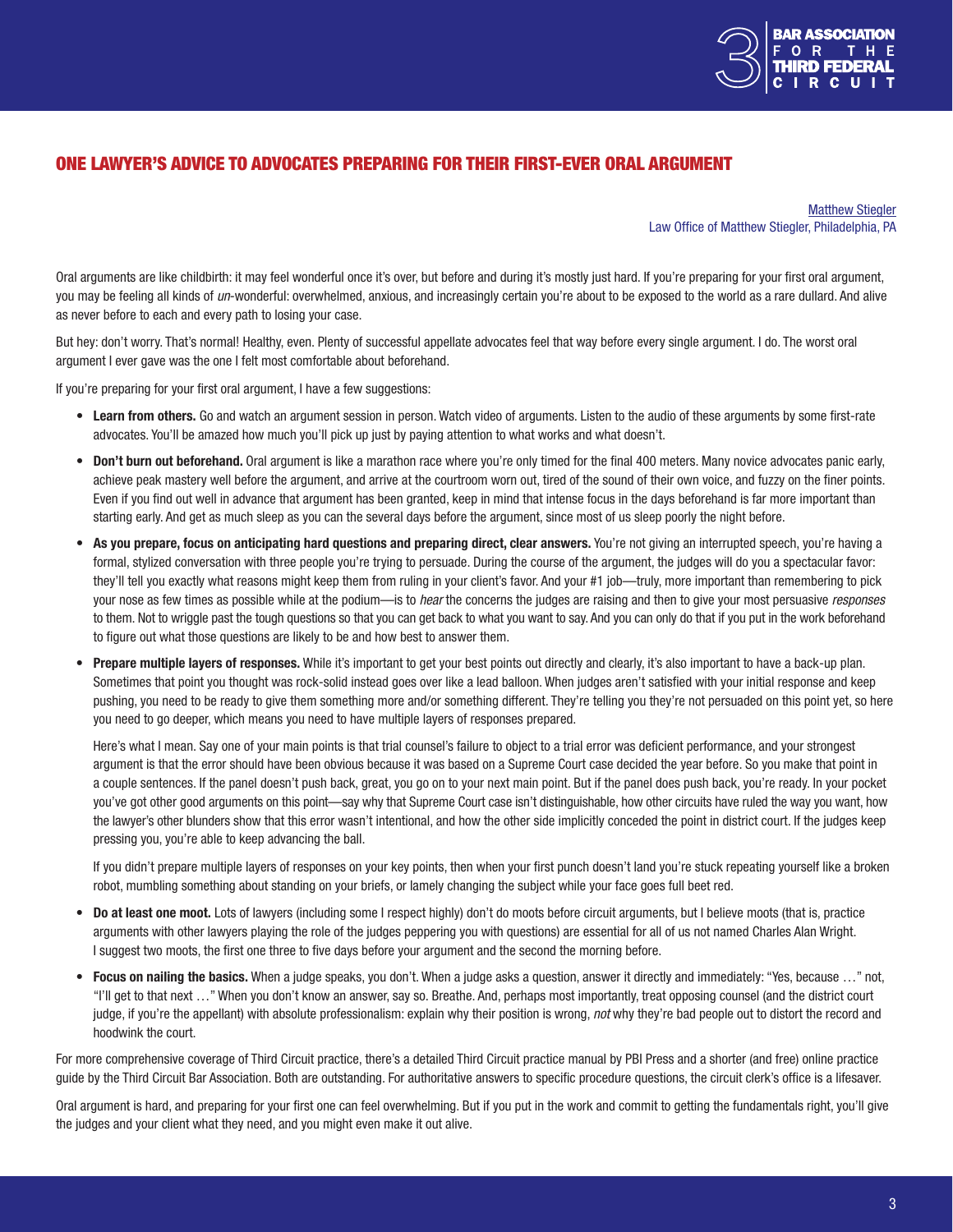

# HON. THOMAS I. VANASKIE - A TRIBUTE TO A JUDGE'S JUDGE

[Sean H. Suber](https://www.winston.com/en/who-we-are/professionals/suber-sean-h.html) Winston & Strawn LLP, Chicago, IL

We've all heard of a "judge's judge," but what does that really mean? Some say it is a judge who is intelligent, independent, courteous, patient, fair, and hardworking. Others say it is a judge who displays compassion, respect, humility, courage, open-mindedness, and common sense. Judge Vanaskie stood out because he exhibited all of these qualities and more during his nearly twenty-five year tenure as a district judge in the Middle District of Pennsylvania and a circuit judge on the Third Circuit, and I was honored to serve as one of his many law clerks over that quarter-century of public service.

Judge Vanaskie was indeed a judge's judge. As Judge Caputo from the Middle District of Pennsylvania put it, Judge Vanaskie "sums up all the good things we want to have in a judge." He "was a pioneer," according to Judge Mariani from the Middle District. And Judge Munley explained that Judge Vanaskie was "a remarkable person," a "leader of our court," and "a friend, one you could always go to for advice." I couldn't agree more.

Judge Vanaskie was intelligent and principled. During my short time assisting him on the bench, I witnessed him clarify the "modified categorical approach" to criminal offenses in a precedential opinion for the court. He outlined the proper approach to dealing with claims involving "unreasonably small capital" in bankruptcy proceedings. And at the end of the term, he wrote a powerful dissent in an en banc case that ultimately won the day when the Supreme Court agreed that the federal ban on sports gambling was unconstitutional. These were some of the most complex cases of the term, and they were briefed and argued by some of the most esteemed practitioners in the country. As I saw first-hand, Judge Vanaskie tackled each case—no matter how big or small, how simple or complex—with rigor and attention to detail, leading one judge from Pennsylvania to note that Judge Vanaskie "was highly regarded by the bench and the bar for his scholarly opinions."

What stood out above all else, however, was Judge Vanaskie's surpassing sense of fairness and compassion, especially in appeals involving pro se litigants. These cases tend to be given short shrift by our judicial system. Certainly not by Judge Vanaskie, though. He was fair and respectful to all—from the lawyers before him, to the litigants, to each and every member of the court staff in Scranton and Philadelphia. And nothing exemplified this more than his leadership in the "CARE Court" program that he led in the federal courthouse in Scranton, where he spearheaded a re-entry program that partnered with the Probation Office, Public Defender's Office, and the United States Attorney's Office to meet monthly with offenders who were at high risk of recidivism and provide intensive supervision and assistance to enable successful re-entry into the community.

In the end, Judge Vanaskie was a judge's judge because he was a humble judge. And if you ever have the opportunity to sit down with him and hear about his path from Shamokin, Pennsylvania, to being a standout college football player at Lycoming College, to working as a construction laborer, to attending law school and ultimately ending up on the Third Circuit, you'd understand why. His experiences have shaped who he is. He is a man of many accomplishments, but he has learned the most from his mistakes. He has learned that it is more important to do things the right way and be above the fray. That is what I will always take away from my time working with him, and that is something we can all learn from the judge's judge.

## EDITORS' NOTE

In recent years, the Third Circuit has held its Bench-Bar Judicial Conference every other year. Before that, the Bench-Bar Conference was held every third year. The Court will return to the every third year format, at least for the next conference, which will take place in Philadelphia sometime in the spring of 2020. We will provide information on the Philadelphia conference in an upcoming issue.

As Joshua Newborn wrote in the opening article of this issue, we welcome Judge Porter to the Court. And we would be remiss not mention that Judge Paul Matey's nomination to the Court was confirmed by the Senate on March 12, 2019 and he received his judicial commission on March 18, 2019. We welcome Judge Matey to the Court and will feature an appropriate profile of the Court's newest judge in our next issue.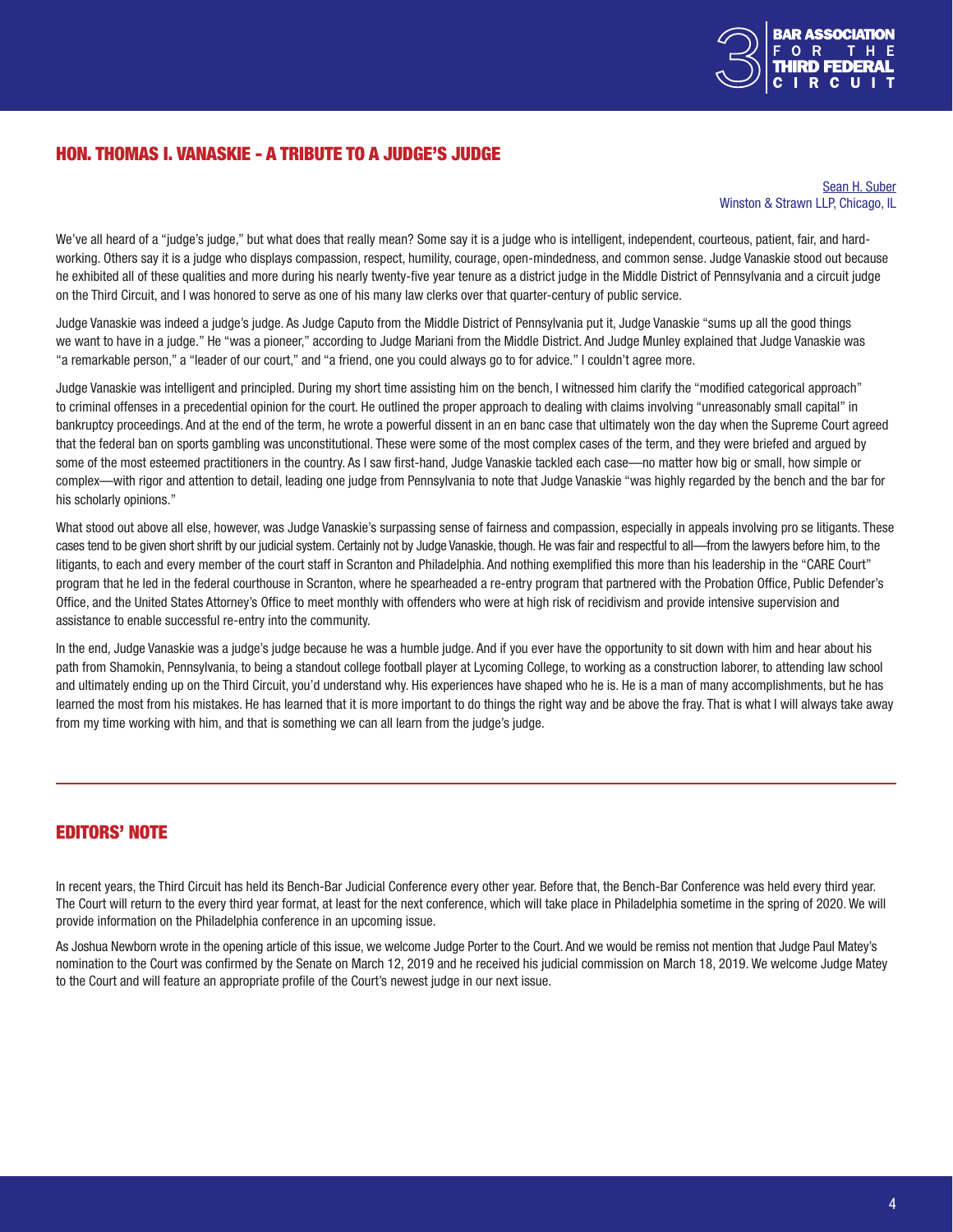

# PRESIDENT'S NOTE

[Andrew C. Simpson](https://www.coralbrief.com/About/Andrew-C-Simpson.shtml) Andrew C. Simpson P.C., U.S. Virgin Islands

I am honored to write to you as the new president of the Third Circuit Bar Association. I stand on the shoulders of too many appellate giants to name, but they include those who have preceded me as president and those who serve with me on the current Board of Governors.

Our Association serves lawyers who practice before the Third Circuit by (1) improving practice before the Court (such as proposing—or commenting upon proposed—rules of practice); (2) offering CLE programs devoted to appellate advocacy; (3) publishing our Third Circuit Practice Guide; and (4) facilitating Bench/Bar relations with the Circuit.

What do the next two years hold for those goals? For starters [and Save the Date], on May 15, 2019 we host our second reception at the Third Circuit at 5 p.m., after the en banc arguments held that day. Our Court is known for its collegiality and this is an opportunity for practitioners to interact with Third Circuit judges and staff outside of the formality of an oral argument. Next, an updated version of the Third Circuit Practice Guide is in the final stages of editorial review and should be published shortly. Our acclaimed appellate advocacy CLE program will continue to "ride the Circuit" to bring the program to you. And, we are already communicating with the Circuit Executive's office to discuss how the Association can assist with the next Third Circuit Bench/Bar Judicial Conference (planned for Spring 2020 in Philadelphia).

In the near future, look for a much improved (and continuously updated!) website. It's a long involved process but the steps are in place to make it happen and we are moving forward. When that is launched, our ability to communicate with our members and offer more appellate resources will increase exponentially.

In addition to our traditional activities, I anticipate that over the next two years, our Association may need to take a more active role in defending the Third Circuit as an institution. We have all witnessed partisan attacks on the judiciary (from all sides) and, as the national political divide grows seemingly wider, it is inevitable that the Circuit will be subjected to such unwarranted assaults. Yet, the Court cannot easily respond and still be perceived as being above the partisan fray. Our Association can further the administration of justice—without getting involved in partisanship—by reminding the public of the independence of the judiciary and the Third Circuit's well-earned reputation as a non-partisan judicial body committed to even-handed outcomes.

The Association's success depends upon the contributions of many. It starts with our membership—your modest dues help fund what we accomplish. If you haven't already renewed your membership, please take this opportunity to do so. And, please, encourage a colleague to join as well. The Board of Governors' contribution is huge. The officers and governors are actively involved in the management and direction of the organization. Colin Wrabley and Patrick Yingling produce and edit *On Appeal* and are vital to what we do. If appellate law is important to you, please consider joining with my able and esteemed colleagues. There are always opportunities for members to get involved. Let me know of your interest and we will find a way to put your talents to work. I'm looking forward to the next two years and seeing what we can accomplish together.

### REST IN PEACE: MAJOR MATTHEW M. WIEGAND

We were deeply saddened to learn that Major Matthew M. Wiegand, USMC, the son of Third Circuit Executive Margaret Wiegand, passed away in a helicopter crash in the line of duty on March 30, 2019. As described in his [obituary,](https://www.theintell.com/obituaries/20190414/major-matthew-m-wiegand) he packed a great deal into an all-too-brief life. Donations in his memory may be made to the Wingman Foundation, 10915 Via Brescia, Unit 909, San Diego, CA 92129 or [https://www.wingmanfoundation.org/.](https://www.wingmanfoundation.org/) May the memory of him be a blessing and bring his and Margaret's families comfort.